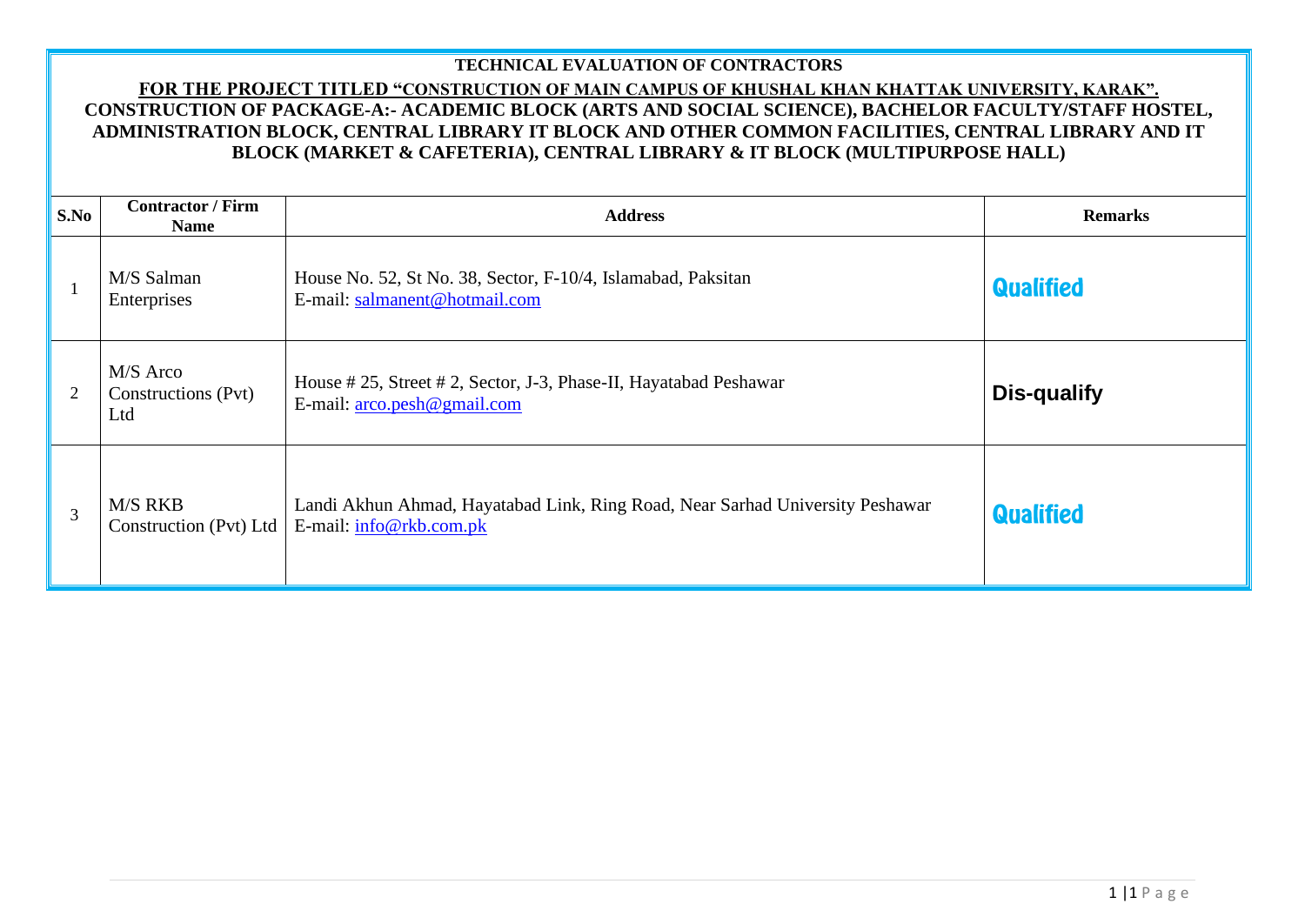## **TECHNICAL EVALUATION OF CONTRACTORS**

## **FOR THE PROJECT TITLED "CONSTRUCTION OF MAIN CAMPUS OF KHUSHAL KHAN KHATTAK UNIVERSITY, KARAK". CONSTRUCTION OF PACKAGE-B:- ACADEMIC SCIENCE BLOCK, STUDENT HOSTEL (BOYS HOSTEL), STUDENT HOSTEL (GIRLS HOSTEL), GUEST HOUSE, VICE CHANCELLOR RESIDENCE**

| S.No           | <b>Contractor / Firm Name</b>                                      | <b>Address</b>                                                                                                                                                 | <b>Remarks</b>     |  |  |  |  |
|----------------|--------------------------------------------------------------------|----------------------------------------------------------------------------------------------------------------------------------------------------------------|--------------------|--|--|--|--|
|                | M/S Taj Ali Khan<br>Construction Co. (Pvt) Ltd<br>Govt. Contractor | Office No. 01, Taj Ali Khan & Brothers Transformer workshop Katcheri Road Bannu.<br>E-mail: tajalikhan@yahoo.com                                               | <b>Dis-qualify</b> |  |  |  |  |
| $\overline{2}$ | M/S Aramzi Construction<br>Company                                 | Office Flate No. 02 2 <sup>nd</sup> Floor, Old Spinzer Plaza, Jahnger Abad Chowk, University Road<br>Peshawar.<br>E-mail: Aramziconstruction company@gmail.com | Dis-qualify        |  |  |  |  |
| $\overline{3}$ | M/S MIGCO Company<br>Pvt Ltd                                       | Office Address: Dargai, Near Army fort, District Malakand Khyber Pakhtunkhwa<br>E-mail: $migcopak@gmail.com$                                                   | <b>Qualified</b>   |  |  |  |  |
| $\overline{4}$ | $M/S$ ZSB Construction $&$<br>Engineers Company Pvt.<br>Ltd        | Swabi-Jehangira Road, Near Educator School, Naray Laar, Panjpir, Swabi.<br>E-mail: zsb.cntr@gmail.com                                                          | <b>Qualified</b>   |  |  |  |  |